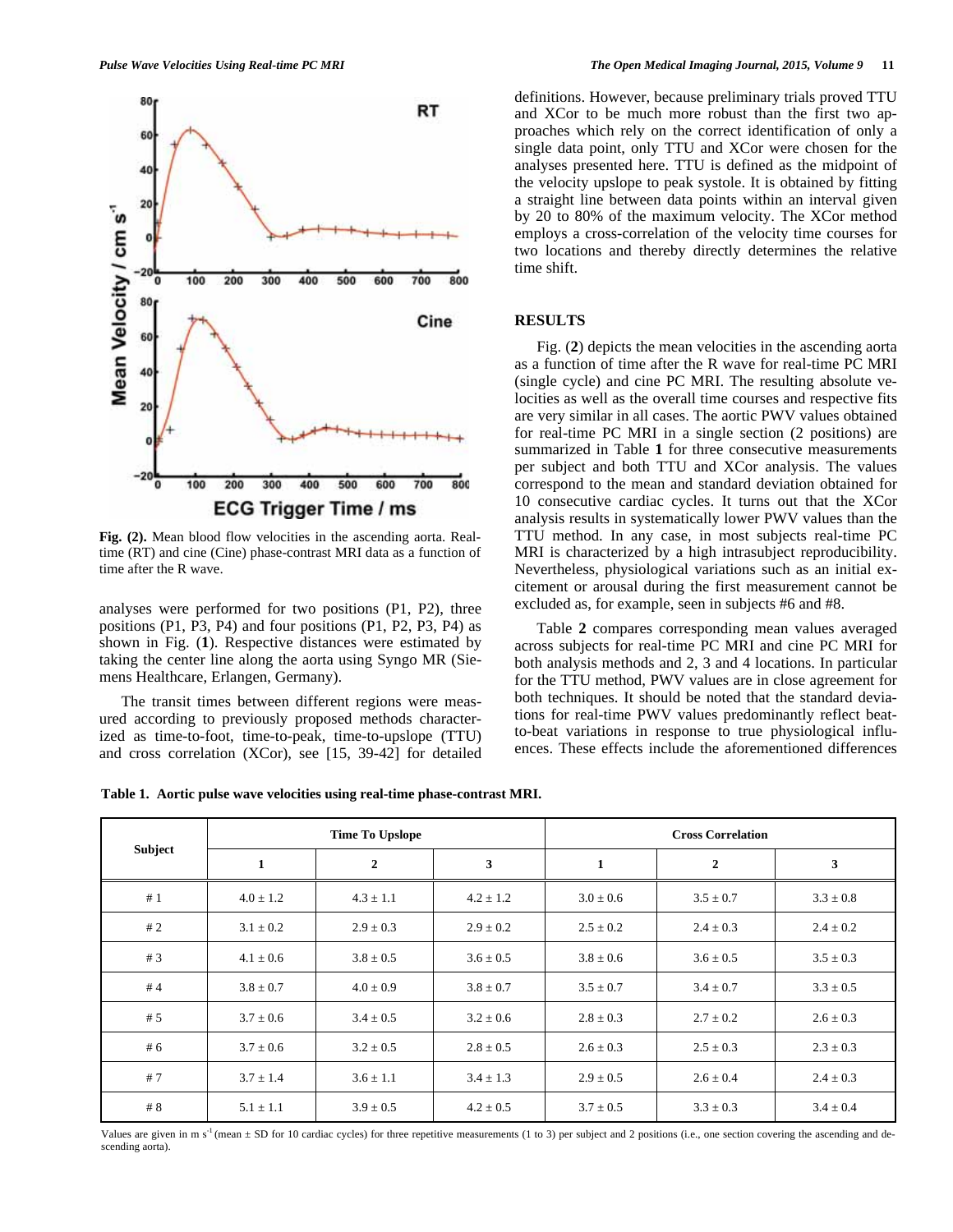| <b>Acquisition</b> | Analysis    | 2 Positions   | 3 Positions   | <b>4 Positions</b> |
|--------------------|-------------|---------------|---------------|--------------------|
| Real-time          | <b>TTU</b>  | $3.9 \pm 0.6$ | $3.9 \pm 0.4$ | $3.8 \pm 0.4$      |
|                    |             | $3.6 \pm 0.5$ |               |                    |
|                    |             | $3.5 \pm 0.5$ |               |                    |
|                    | XCor        | $3.1 \pm 0.5$ | $3.3 \pm 0.4$ | $3.2 \pm 0.4$      |
|                    |             | $3.0 \pm 0.5$ |               |                    |
|                    |             | $2.9 \pm 0.5$ |               |                    |
| Cine               | <b>TTU</b>  | $3.5 \pm 0.5$ | $3.8 \pm 0.6$ | $3.7 \pm 0.5$      |
|                    | <b>XCor</b> | $3.3 \pm 0.5$ | $3.7 \pm 0.7$ | $3.6 \pm 0.6$      |

**Table 2. Mean aortic pulse wave velocities using real-time and cine phase-contrast MRI.** 

Values are given in m s<sup>-1</sup> (mean ± SD) for 8 subjects and 10 cardiac cycles (real-time data). The real-time data for 2 positions represent 3 repetitions (compare Table 1).

between repetitive measurements as well as breathinginduced changes between inspiration and expiration. This underlying sensitivity of real-time PC MRI to respiration is demonstrated in Fig. (**3**) for a single subject (single section) and 10 consecutive cardiac cycles. The traces represent mean velocities in the ascending and descending aorta together with the resulting PWV values as a function of time for a period covering about two respiratory cycles. Quantitative differences (i.e., maximum to minimum PWV values) are on the order of 1 m  $s^{-1}$ .

#### **DISCUSSION**

As shown in Table **1** individual real-time PWV values for our group of healthy young volunteers are highly reproducible on an individual basis and regardless of the analysis method. Beat-to-beat variations suggest a pronounced sensitivity to physiological alterations. The resulting aortic PWW values compare well with literature data which nevertheless are rather diverse and cover a broad range, also because PWV values tend to increase linearly with age even in healthy subjects [1, 2]. For example, while early cine PC MRI studies [15, 33, 39] mainly used the time-to-foot method abandoned here, a more recent cine PC MRI study [42] introduced TTU and XCor analyses and reported 5.1 to 5.3 m s<sup>-1</sup> for 2D PC MRI as well as 3.8 to 4.8 m s<sup>-1</sup> for 4D PC MRI and middle-aged subjects.

Here, consistent PWV values in the range from 3.5 to 3.9  $m s<sup>-1</sup>$  were obtained for both real-time and cine PC MRI in conjunction with a TTU analysis. For the XCor method, the PWV values for real-time PC MRI are up to 10% lower than for cine PC MRI. However, in the absence of a true gold standard, it seems impossible to decide about the "best" or most reliable analysis technique. Moreover, this discussion is outside the scope of the present study which emphasizes real-time vs cine PC MRI.

Previous PWV work [15] suggested the measurement of flow velocities from multiple locations along the aorta for a more accurate analysis which, for example, minimizes the putative influence of turbulent blood flow close to the aortic

arch. Most remarkably, however, for any chosen acquisition and analysis technique the PWV values obtained in the present study for 2, 3 or 4 positions were very consistent and comparable. This also includes a very reproducible determination of mean PWV values from real-time PC MRI measurements of only a single slice covering the ascending and descending aorta. While such a strategy might also be preferable because the data for the two analyzed positions stem from the same cardiac cycles, its successfulness depends on the shape of the aorta and the ability to place a section for measuring through-plane flow in both locations within the acceptable limits of 10 to 15º angulation [43].

A limitation of the present and previous 2D PC MRI studies is the manual determination of aortic distances from a single sagittal plane. Although simple and performed with consensus, the approach may be prone to errors because of the complex anatomy of the aorta and variations during breathing. However, when analyzing the distance for specific breathing conditions (i.e., during breathhold after inhalation or exhalation), the differences between two locations in the ascending and descending aorta (same section) turned out to be surprisingly small (about 3%, data not shown) and unable to account for the PWV modulations during free breathing. The latter effect has to be ascribed to the lowered intrathoracic pressure during inspiration which causes increased flow velocities in the ascending aorta [35].

#### **CONCLUSION**

Aortic PWV values may be obtained for single cardiac cycles by real-time PC MRI with sufficiently high spatial and temporal resolution. Respective analyses were performed for two different analysis methods and up to 4 locations along the aorta. While mean PWV values averaged across multiple cardiac cycles were found to be reproducible and consistent for 2, 3 and 4 locations, the beat-to-beat variability of PWV values from individual cardiac cycles revealed a remarkable sensitivity to breathing with highest values during inspiration, i.e. lowest intrathoracic pressure. In future, real-time PC MRI determinations of PWV are expected to markedly reduce examination times. Moreover,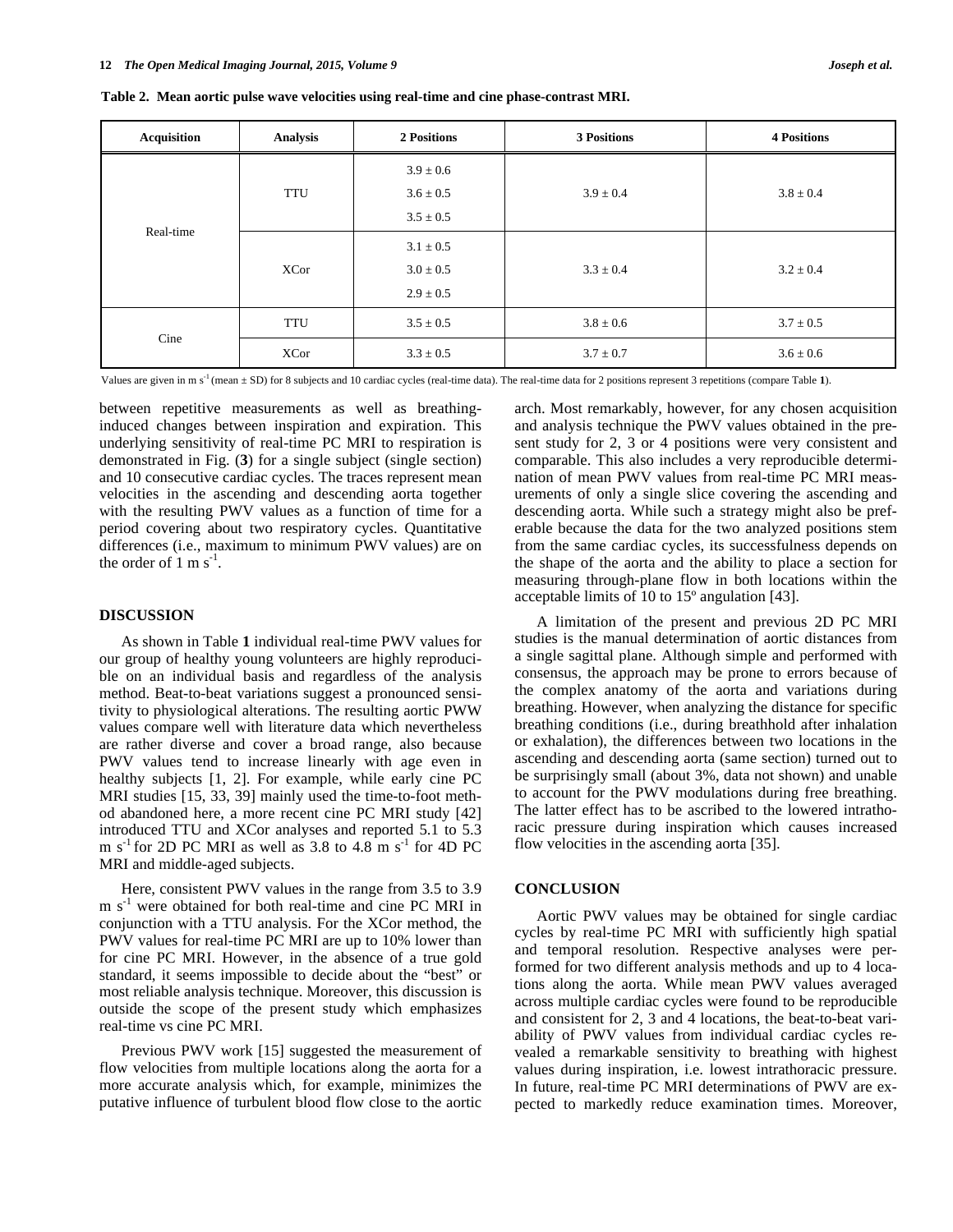**Fig. (3).** Mean blood flow velocities obtained from real-time phase-contrast MRI (single subject, single section) in the ascending (Asc) and descending aorta (Dsc) as well as resulting pulse wave velocities (PWV) as a function of time for 10 cardiac cycles.

real-time PC MRI will allow for studying PWV variations in response to breathing maneuvers [27, 35, 36] or protocols of physical exercise which may aid in the diagnosis of patients with suspected aortic stiffness.

## **CONFLICT OF INTEREST**

JF holds a patent on the NLINV reconstruction method.

## **ACKNOWLEDGEMENTS**

We are grateful for financial support (A.A.J.) by the DZHK (German Centre for Cardiovascular Research) and BMBF (German Ministry of Education and Research).

### **REFERENCES**

- [1] Schlatmann TJ, Becker AE. Histologic changes in the normal aging aorta: implications for dissecting aortic aneurysm. Am J Cardiol 1977; 39: 13-20.
- [2] Mohiaddin RH, Firmin DN, Longmore DB. Age-related changes of human aortic flow wave velocity measured noninvasively by magnetic resonance imaging. J Appl Physiol 1993; 74: 492-7.
- [3] Hansen TW, Staessen JA, Torp-Pedersen C, *et al*. Prognostic value of aortic pulse wave velocity as index of arterial stiffness in the general population. Circulation 2006; 113: 664-70.
- [4] Mohiaddin RH, Longmore DB. MRI studies of atherosclerotic vascular disease: structural evaluation and physiological measurements: Br Med Bull 1989; 45: 968-90.
- [5] Laurent S, Katsahian S, Fassot C, *et al*. Aortic stiffness is an independent predictor of fatal stroke in essential hypertension. Stroke 2004; 34: 1203-6.